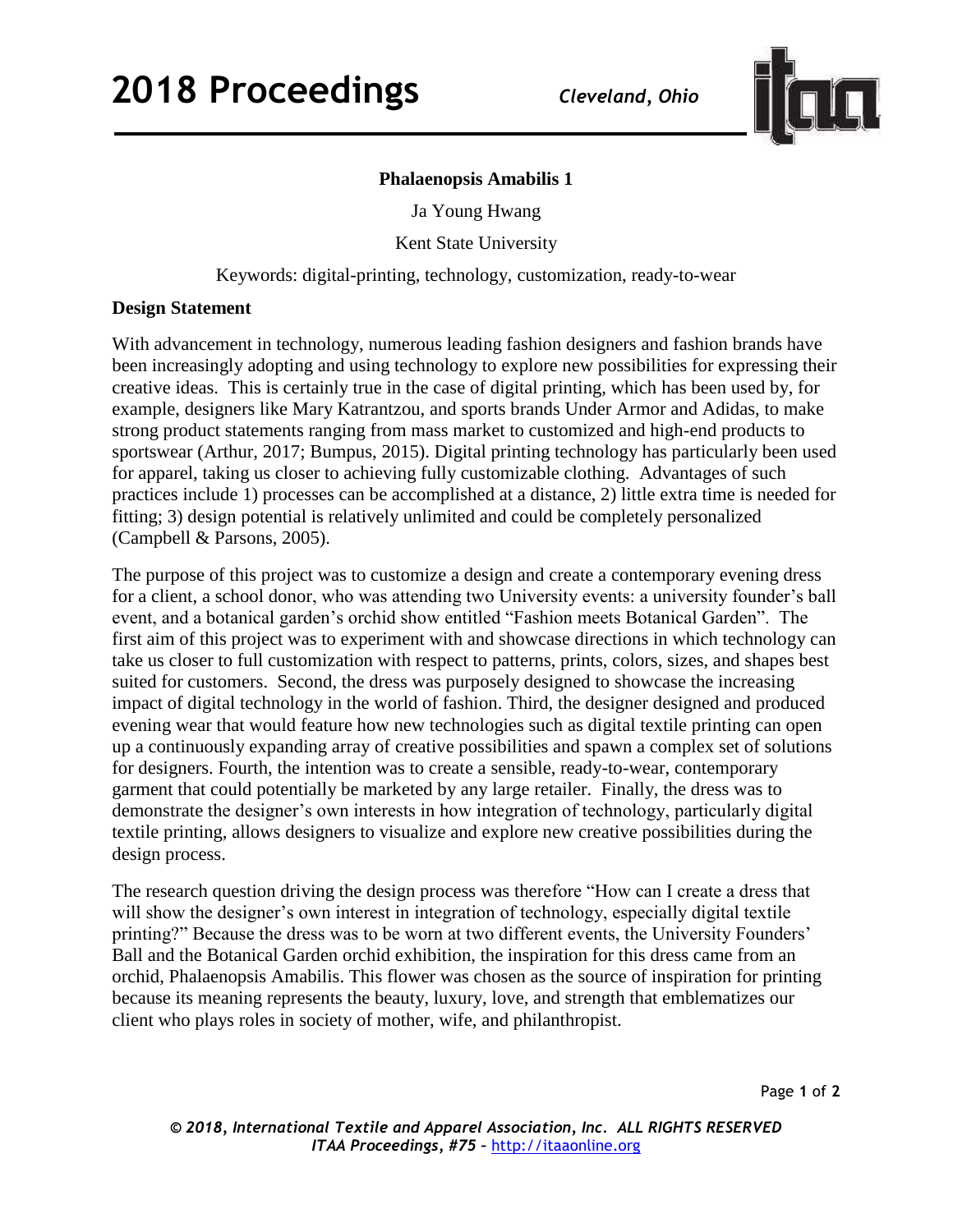Design process: Since the client was based in California, the conversation began and was continued via email. The client first sent pictures of herself dressed in evening wear to represent her taste in clothing. From these pictures, the designer was able to identify her preference for contemporary dresses. The design process began by analyzing the client's body shape to identify a silhouette that looked best. The client's age was in the late 50's, she had a fit body, and she loves and enjoys wearing contemporary silhouettes. The designer began the design process with three preliminary sketches that were then made into muslin prototypes, following which a meeting with the client was arranged. After a design was chosen, a flat pattern was developed using 2D patternmaking software OptiTex, exported into Adobe Illustrator to develop clarity of line, and rendered as a textile print using Adobe Photoshop. An orchid print was transformed into a set of 2D patterns and digitally printed onto 100% silk charmeuse. Using a digital printer to print the orchid pattern onto fabric helped create a hyper-real orchid image that resulted in a one-of-a-kind dress for the client. The University's color, blue, was selected for the primary dress color to suit the associated project purpose of promoting the University.

Since most customers, including my client, are not very familiar with how integration of technology, especially digital textile printing, supports the fashion industry in exploring new creative approaches, the purpose of this project was to show and educate customers with respect to how unique customized design can be performed with the help of technology, and to showcase how such new technologies can open up a continuously-expanding array of creative possibilities and spawn a complex new set of solutions for designers.

## **References**

- Arthur, R. (2017). How digital printing technology is taking us closer to fully customizable clothing Retrieved from [https://www.forbes.com/sites/rachelarthur/2017/02/17/digital](https://www.forbes.com/sites/rachelarthur/2017/02/17/digital-printing-technology-custom-clothing-fashion/#62e6279e6aef)[printing-technology-custom-clothing-fashion/#62e6279e6aef](https://www.forbes.com/sites/rachelarthur/2017/02/17/digital-printing-technology-custom-clothing-fashion/#62e6279e6aef)
- Bumpus, J. (2015). Where London's "Print" Designers went next. Retrieved from <http://www.vogue.co.uk/article/london-print-designers-evolution>
- Campbell, J., & Parsons, J. (2005). Taking advantages of the design potential of digital printing technology for apparel. *Journal of Textile and Apparel, Technology and Management*, 4*(3),* 1-10.